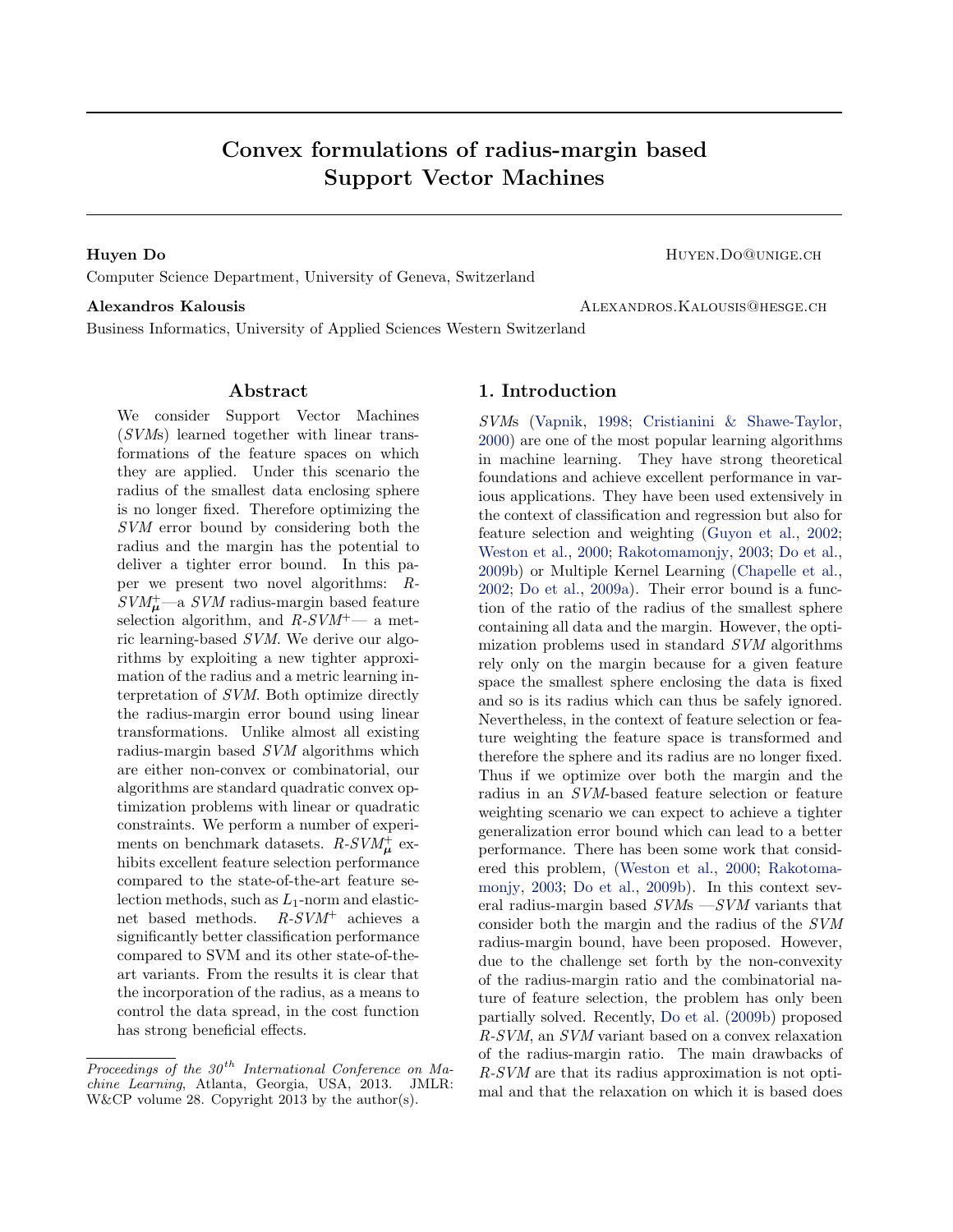not always result to a good approximation of the real radius-margin ratio.

In this paper we address both limitations of R-SVM. We first propose a new tight approximation of the radius which has better properties than the one used in [\(Do et al.,](#page-8-0) [2009b\)](#page-8-0). Under a geometric interpretation of the radius-margin ratio based error bound, and the recently unveiled metric learning interpretation of SVM [\(Do et al.,](#page-8-0) [2012\)](#page-8-0), we propose to replace the ratio by the sum of the radius and the inverse of the margin which reflects the same intuition as the original error bound. Moreover, we show that the two formulations, ratio-based and sum-based, are equivalent for proper parameter choices. We derive two new convex algorithms which we call  $R-SVM^+$  and  $R-SVM^+_{\mu}$ . R- $SVM<sup>+</sup>$  is a Quadratically Constrained Quadratic Programming optimization problem (QCQP), it is closer to the original SVM formulation since it contains a single set of variables,  $w$ . The second algorithm,  $R$ - $SVM_{\mu}^{+}$ , is a standard convex quadratic optimization problem with linear constraints. In addition to w,  $R-SVM<sub>\mu</sub><sup>+</sup>$  contains an explicit feature scaling factor given by  $\mu$ , on which a sparsity constraint is imposed. The result of the sparsity constraint is that  $R$ - $SVM_{\mu}^{+}$ performs feature selection. Moreover, we also show how to kernelize both  $R-SVM^+$  and  $R-SVM^+_{\mu}$ . Our new feature selection method,  $R-SVM_{\mu}^{+}$ , outperforms the state-of-the-art feature selection algorithms, such as SVMRFE, elastic-net SVM. The  $R-SVM^+$  achieves state-of-the art classification results and outperforms SVM as well as its variants which make use of data spread measures in their cost function.

The rest of the paper is organized as follows: in the next section we briefly review related work and the original R-SVM. In Section [3](#page-2-0) we describe a new, better approximation of the radius than the one used in R-SVM. In Section [4](#page-3-0) we describe the optimization problems of  $R$ - $SVM^+$  and  $R$ - $SVM^+_{\mu}$ , we show how to solve them in Section [4.5,](#page-5-0) where we also give their kernelized versions. Finally, we present experiments with several benchmark datasets in Section [5](#page-6-0) and conclude in Section [6.](#page-7-0)

## 2. Related work

We consider binary classification problems in which we are given a set of training samples  $S = \{(\mathbf{x}_i, y_i)|\mathbf{x}_i \in$  $\mathcal{R}^d, y_i \in \{+1, -1\}, i = 1..l\}.$  We denote by  $\|\mathbf{w}\|_2$  the  $\ell_2$  norm of **w**; by **w**  $\circ$  **µ** the pairwise product of the  $\mathcal{L}_2$  horm of **w**, by **w**  $\circ \mu$  the pairwise product of the two vectors **w** and  $\mu$ ; and by  $\sqrt{\mu}$  the element wise application of the square root over the elements of the  $\mu$  vector.

There are several feature selection criteria based on SVM. SVMRFE, [\(Guyon et al.,](#page-8-0) [2002\)](#page-8-0), recursively eliminates features with the smallest weights  $w_i$ . [\(We](#page-8-0)[ston et al.,](#page-8-0) [2000\)](#page-8-0) used the SVM radius-margin ratio as a criterion to select features, by minimizing  $f(\boldsymbol{\sigma}) = \frac{R^2}{\gamma}$  $\frac{R^2}{\gamma}(\boldsymbol{\sigma})$  over  $\sigma$  where  $\boldsymbol{\sigma} \in \{0,1\}^d$  which indicates that the  $\sigma_i$  feature is selected or not. This combinatorial optimization problem was relaxed to an integer programming problem, however this relaxed problem is still non-convex. [\(Rakotomamonjy,](#page-8-0) [2003\)](#page-8-0) proposed several SVM based criteria to rank features, among them there are criteria based on the radiusmargin SVM error bound, which results again in different non-convex optimization problems. [\(Do et al.,](#page-8-0) [2009b\)](#page-8-0) proposed R-SVM, which directly optimized the radius-margin bound with an additional scaling factor. R-SVM does feature selection and ranking. Similar to that paper, we are interested in a convex relaxation of the radius-margin bound in order to do feature selection; we will describe in more detail R-SVM at the end of this section.

In addition to the feature selection work described above, there have been efforts that try to improve the performance of standard SVM by optimizing the margin and some measure of the data spread, [\(Shiv](#page-8-0)aswamy  $\&$  Jebara, [2010\)](#page-8-0), [\(Do et al.,](#page-8-0) [2012\)](#page-8-0); note here that the radius is a natural measure of the data spread. However none of the measures proposed there can be seen as a replacement of a radius-margin-based measure since they are not equivalent (for more on that see in the Appendix). While there is no reason to believe that there is an a-priori ideal measure of the data spread (this would probably depend on the specificities of any given learning problem, and can only be seen on a case by case basis) using the radius has the advantage of the theoretical support it enjoys through its direct reliance on the SVM theoretical error bound. In section [4.2](#page-4-0) we will show how to directly control the radius-margin ratio without using the scaling factor that is used in the feature selection scenarios.

 $R-SVM:$  We now briefly review the  $R-SVM$  algorithm [\(Do et al.,](#page-8-0) [2009b\)](#page-8-0). R-SVM uses a feature weighting schema under which the feature space is first scaled by a  $\sqrt{\mu}$  vector, and then SVM is applied on the resulting feature space. This feature scaling can be expressed by a diagonal linear transformation matrix  $\mathbf{D}_{\sqrt{\boldsymbol{\mu}}}$  whose diagonal elements are given by  $\sqrt{\mu}$ ; the image of an instance **x** is given by  $D_{\sqrt{\mu}}x$ . Under this transformation the feature space is no longer fixed, and the radius of the smallest sphere containing all instances is a function of  $\mu$ . We denote the radius of the scaled feature space by  $R_{\mu}$ .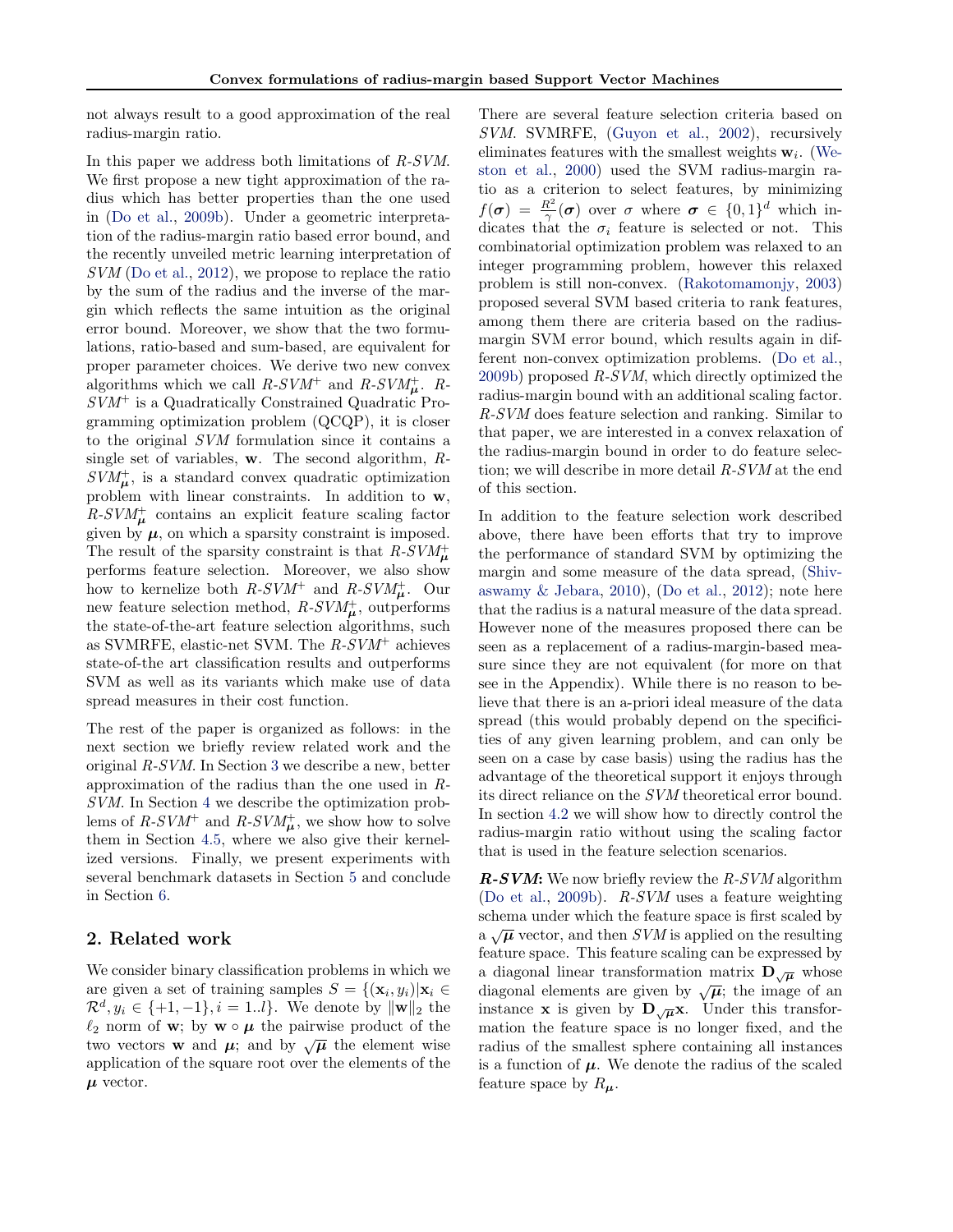<span id="page-2-0"></span>The motivation of R-SVM was two-fold: first to perform feature selection in the SVM context, and second to optimize directly the margin-radius SVM error bound in a 'weighted' feature space aiming at a better generalization error compared to that achieved by optimizing only the margin. To do so, the authors optimize the radius-margin ratio based SVM error bound, which leads to the following optimization problem  $<sup>1</sup>$ :</sup>

$$
\min_{\mathbf{w}, b, \mu, R_{\mu}} \qquad \frac{1}{2} \|\mathbf{w}\|_{2}^{2} R_{\mu}^{2} \qquad (1)
$$
\n
$$
s.t. \qquad y_{i}(\langle \mathbf{w}, \sqrt{\mu} \circ \mathbf{x}_{i} \rangle + b) \ge 1, \forall i
$$
\n
$$
\sum_{k=1}^{d} \mu_{k} = 1, \mu_{k} \ge 0, \forall k
$$

where  $R_{\mu}$  is computed as [\(Vapnik,](#page-8-0) [1998\)](#page-8-0):

$$
\min_{R_{\mu}, \mathbf{x}_0} R_{\mu}^2 \quad s.t. \quad \|\sqrt{\mu} \circ \mathbf{x}_i - \sqrt{\mu} \circ \mathbf{x}_0\|^2 \le R_{\mu}^2, \forall i \quad (2)
$$

This optimization problem performs smooth feature selection, since the  $l_1$  norm constraint on  $\mu$  leads to a sparse  $\mu$  solution. However its main limitation is that it is not convex. Therefore the authors proposed to use an upper bound of the objective function by using a linear approximation that upper bounds the radius as  $\max_k \mu_k R_k^2 \leq R_{\mu}^2 \leq \sum_k^d \mu_k R_k^2$ , where  $R_k$  is the radius of the projected instances on dimension  $k$ . Using this radius approximation, the authors were able to derive a convex upper bound of the objective function of (1) and finally the approximate optimization problem was:

$$
\min_{\mathbf{w},b,\xi,\mu} \qquad \frac{1}{2} \sum_{k}^{d} \frac{\langle w_k, w_k \rangle}{\mu_k} + \frac{C}{\sum_{k}^{d} \mu_k R_k^2} \sum_{i}^{l} \xi_i^2 \qquad (3)
$$
\n
$$
s.t. \qquad y_i(\sum_{k}^{d} \langle w_k, \Phi_k(x_i) \rangle + b) \ge 1 - \xi_i
$$
\n
$$
\sum_{k=1}^{d} \mu_k = 1, \mu_k \ge 0, \forall k
$$

However, this optimization problem has two limitations. First, it uses two levels of approximation, one for the radius and one for the objective function (i.e using the upper bound of the real objective function). Second, it cannot be kernelized due to the use of the radius approximation, thus limiting the application of R-SVM only to the original feature space. The same radius approximation has also been used by [\(Do et al.,](#page-8-0) [2009a\)](#page-8-0) in the context of multiple kernel learning. In the next section we will derive a new approximation of the radius with better properties than the one proposed in [\(Do et al.,](#page-8-0) [2009b\)](#page-8-0). Later we will also show how to address the kernelization problem.



Figure 1. Demonstrating the radius relations.

#### 3. A better approximation of the radius

The main disadvantage of the upper bounding linear approximation of the radius used in [\(Do et al.,](#page-8-0) [2009b\)](#page-8-0), i.e.  $R_{\mu}^2 \leq \sum_{k}^d \mu_k R_k^2$ , is that we cannot quantitatively estimate its approximation error, which, depending on the dataset, can be very large. Here we propose a better radius approximation, the error of which we can estimate quantitatively. The main idea is to approximate the radius of the smallest sphere enclosing the data, R, by the maximum pairwise distance over all pairs of instances. Our new radius approximation, i.e the half value of the maximum pairwise distances,  $R_O$ , is tighter than the approximation used in [\(Do et al.,](#page-8-0) [2009b\)](#page-8-0) and can be estimated quantitatively, where  $R_O \le R \le \frac{1+\sqrt{3}}{2}R_O \approx 1.366R_O.$ 

Let  $R$  be the radius of the smallest sphere  $C$  containing all instances. Let  $\mathbf{x}_A, \mathbf{x}_B$ , be the two instances which have the maximum distance d. We denote by  $x<sub>O</sub>$  the point given by  $\mathbf{x}_O = \frac{\mathbf{x}_A + \mathbf{x}_B}{2}$ , i.e. the middle point on the line segment defined by  $x_A$  and  $x_B$ .  $C_B$  is the sphere with center  $\mathbf{x}_B$  and radius  $R_B = d, C_A$  is the sphere with center  $x_A$  and radius  $R_A = d$ , and  $C_O$  is the sphere with center  $x_O$  and radius  $R_O = d/2$ . This configuration for the two dimensional space is given in Figure 1. All instances lie within the intersection of the  $C_A$  and  $C_B$  spheres since  $\|\mathbf{x}_i - \mathbf{x}_A\| \leq d, \forall i$  and  $\|\mathbf{x}_i - \mathbf{x}_B\| \leq d, \forall i$ . Therefore the  $C_O$  sphere encloses most instances except the ones that are inside the intersection of the  $C_B$  and  $C_A$  but outside  $C_O$ , hence we have  $R_O \leq R$ . We prove the following inequality (see details in Appendix).

**Lemma 1:** The inequality  $R_O \leq R \leq \frac{1+\sqrt{3}}{2}R_O$  holds for any two or higher dimensional space.

From now on we denote by r the quantity  $(2R_O)^2 = d^2$ , which corresponds to the squared diameter of the  $C_O$  sphere and the maximum squared distance between any two instances. The new algorithms that we present use this quantity instead of the traditional radius. Thus instead of controlling directly the R radius of the smallest sphere enclosing the instances we

 $\frac{1}{1}$ Note that  $\sqrt{\mu} \circ \mathbf{x} = \mathbf{D}_{\sqrt{\mu}} \mathbf{x}$  and depending on our needs we will use interchangingly one or the other.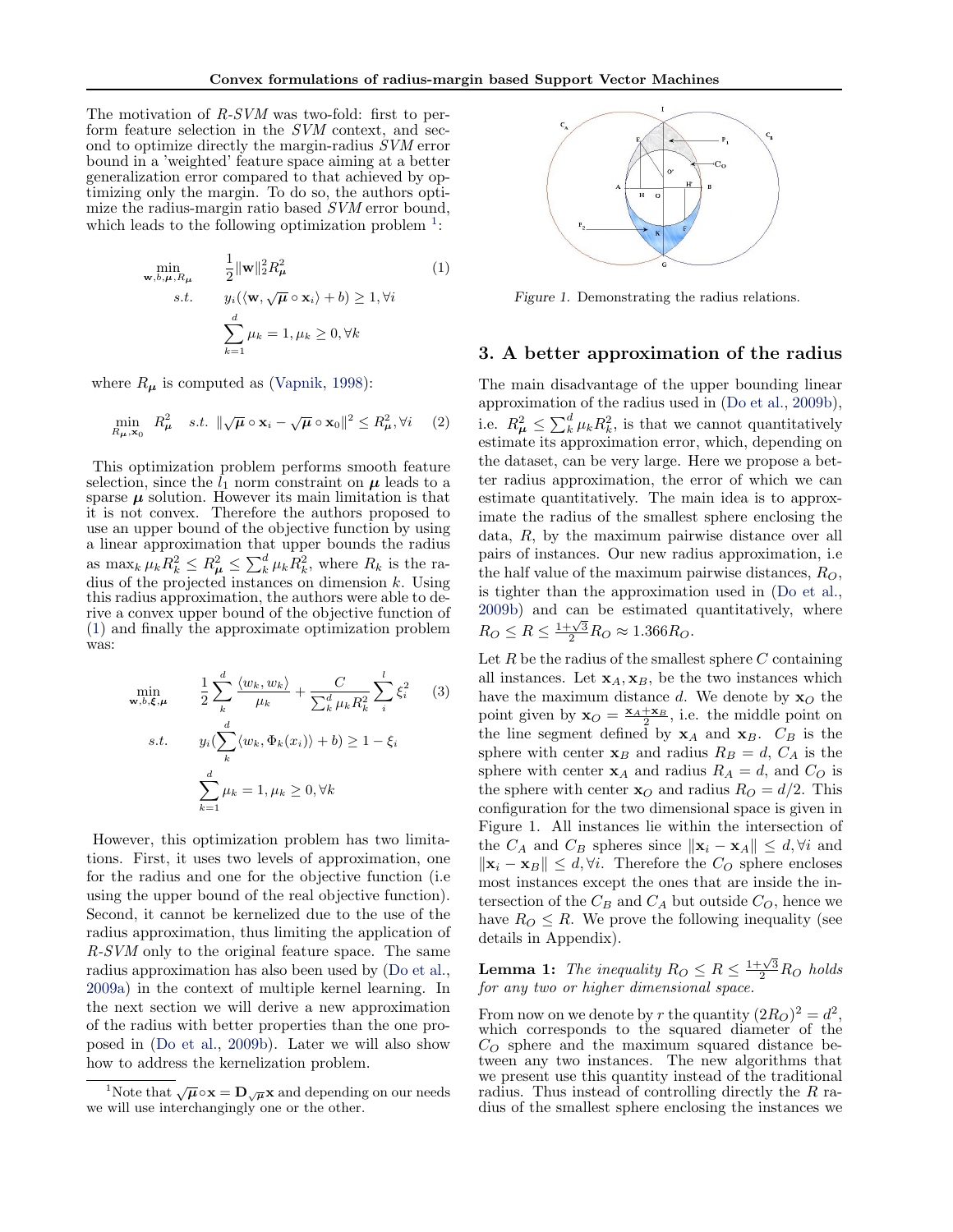<span id="page-3-0"></span>

Figure 2. Demonstrating the squared radius and its two approximations. The red line is the real value of the radius. The range between black and green lines, which corresponds to the approximation by sum squared radius components, are much larger than that between blue and yellow lines, which corresponds to the approximation by the squared half of maximum pairwise distance.

control the square of the maximum distance between any pair of instances. As a result we eventually replace the optimization problem used to compute the radius, given in [\(2\)](#page-2-0), by the following simple one:

$$
\min_{r} r \quad s.t. \quad \|\sqrt{\mu} \circ \mathbf{x}_{i} - \sqrt{\mu} \circ \mathbf{x}_{j}\|^{2} \leq r, \forall i, j \quad (4)
$$

Note that (4) is simply a formal way to formulate the maximum distance between instances, formulation which will be useful in the upcoming sections. We should note that our radius approximation reflects closely the true radius. If for example the latter might be distorted by outliers so will be our approximation. This raises the interesting problem of extending the margin-radius SVM theory to capture the soft radius in which outlier instances will be addressed through slack variables.

### 3.1. Comparison to existing radius approximations and the real radius value

[Do et al.](#page-8-0) [\(2009b\)](#page-8-0) proved that the inequality:

$$
\max_{k} \mu_{k} R_{k}^{2} \le R_{\mu}^{2} \le \sum_{k}^{d} \mu_{k} R_{k}^{2} \le \max_{k} R_{k}^{2}
$$
 (5)

holds; this inequality provides a range within which the radius value will vary. However they could not show how close this approximation is, i.e. the linear sum  $\sum_{k}^{d} \mu_k R_k^2$  to the real radius value,  $R_{\mu}^2$ . Therefore the only criterion for evaluating the accuracy of this approximation is via the range between  $\max_k \mu_k R_k^2$ 

and  $\sum_{k} \mu_k R_k^2$ . We will show theoretically and demonstrate empirically that our new approximation range  $R_O \le R_\mu \le 1.366 R_O$  is more accurate than the one of [\(Do et al.,](#page-8-0) [2009b\)](#page-8-0).

In (5), the squared radius is bounded by  $\max_k \mu_k R_k^2$ and  $\max_k R_k^2$ . We see that the range between  $\max_k \mu_k R_k^2$  and  $\max_k R_k^2$  can be very large, from  $\frac{1}{d} * 100\%$  to 100% of max<sub>k</sub>  $\mu_k R_k^2$ , since the possible minimum value of  $\max_k R_k^2$  is  $\max_k \mu_k R_k^2/d$  when  $\mu$ is uniform and  $R_k$  are all equal. Even if  $R_k$  are different, when  $\mu$  is uniform, the ratio  $\frac{\max_k \mu_k R^k}{\sum_{i} \mu_i R^2}$  $\frac{\max_k \mu_k R^2}{\sum_k \mu_k R_k^2}$  will be equal to  $\frac{\max_k R^k}{\sum_{u \in R^2}}$  $\frac{\max_k R^n}{\sum \mu_k R_k^2}$  which can be also very small especially for high dimensional data (where  $d$  is large). Unlike this as we have shown our new approximation  $R<sub>O</sub>$  can be estimated quantitatively and is quite tight,  $R_O \le R_\mu \le 1.366 R_O$ .

Moreover, since  $\min_k R_k^2 \leq \sum_k \mu_k R_k^2 \leq \max_k R_k^2$ , R- $SVM$  will not work if the component radii  $R_k$  are roughly equal. In that case  $\sum_{k} \mu_k R_k^2$  is almost a constant for any  $\mu$ ,  $\sum \mu_k = 1$ ,  $\mu_k \geq 0$ . However this does not mean that the real value of the radius is also a constant when  $\mu$  is varied.

Empirical comparison: We generate randomly 1000 data points using gaussian distributions with different number of features (from 20 to 120) and keep  $\mu$ equal to 1. Figure 2 shows the value of the squared radius, its two approximations and their ranges. We see that our radius approximation has an even stronger advantage over the one used in [\(Do et al.,](#page-8-0) [2009b\)](#page-8-0) as the number of features increases.

# 4. Two new variants of radius-margin based SVM

The SVM error bound implies that the larger the margin and the smaller the radius are, the better the generalization error will be. We can transform—scale—the original feature space and subsequently find a separating hyperplane in the transformed feature space so that the radius is minimized and the margin is maximized, as it was done in the original R-SVM. Through the radius we control the spread of the instances. Recently, Do et al.[\(Do et al.,](#page-8-0) [2012\)](#page-8-0) have given a new interpretation of SVM from a metric learning perspective. Under this view the SVM algorithm can be described as follows. Given instances in the feature space  $H$ , we linearly transform  $H$  with the help of the diagonal linear transformation **W**,  $diag(\mathbf{W}) = \mathbf{w}$ , and then translate by a value  $b$ , so that the linearly transformed instances are placed optimally and symmetrically around the *fixed* hyperplane  $H_1: \mathbf{1}^T \mathbf{x} + 0 = 0$ .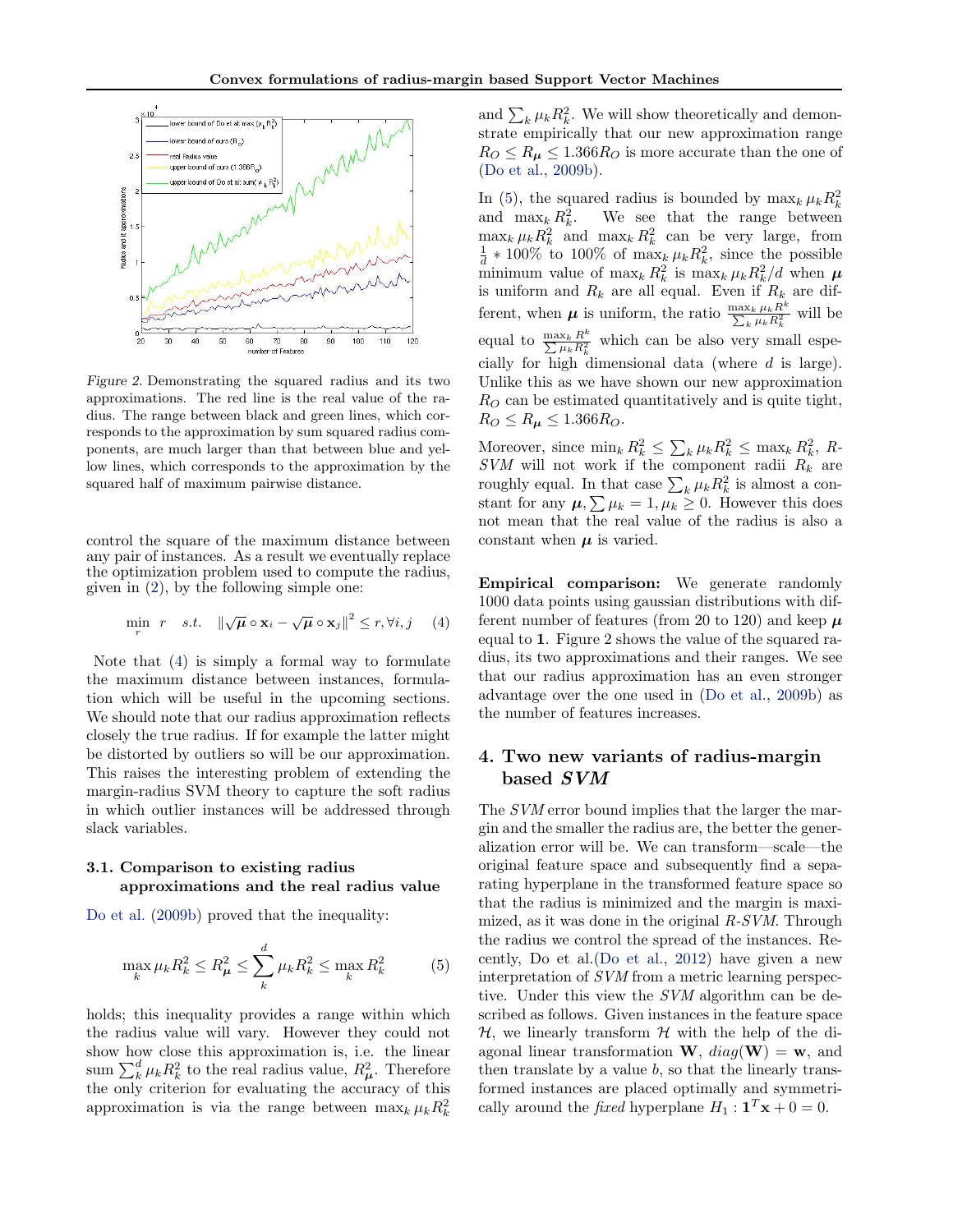<span id="page-4-0"></span>Under this view the radius can be seen as a measure of the total data spread, and the margin as a measure of the between class distances. So the SVM radiusmargin bound conforms with one of the basic biases of metric learning: maximizing the between class distances while minimizing the within class distances. Exploiting this new insight of SVM, we can explicitly control the margin and the data spread by not only using the radius-margin ratio but other functions such as the sum of the radius and the inverse of the margin. Later we will show that the two cost functions, the sum and the ratio, are in fact equivalent under proper parameter choices.

We will now present two new algorithms,  $R$ - $SVM_{\mu}^{+}$  and  $R-SVM^+$ ; both of them optimize the radius-margin sum cost function.  $R-SVM_{\mu}^{+}$  is an adaptation of the original R-SVM optimization problem. It uses the sum in its cost function as well as the new radius approximation. It relies on two sets of variables, w which corresponds to the SVM linear classifier, and  $\mu$  which is a sparse feature weighting, that corresponds to the diagonal transformation  $\mathbf{D}_{\sqrt{\mu}}$  under which the *SVM* gives the best results. Thus in addition to the radiusmargin optimization,  $R-SVM_{\mu}^{+}$ , due to the sparsity imposed on  $\mu$ , performs also feature selection.  $R-SVM^+$ also makes use of the sum cost function and the new radius approximation. Unlike  $R\text{-}SVM_{\mu}^+$ , it uses a single set of variables to learn the best diagonal linear transformation that optimizes the ratio and margin bound;  $\mathbf{w} = diag(\mathbf{W})$  describes both the hyperplane and the scaling of the feature space.  $R-SVM^+$  only optimizes the radius-margin sum cost function, it does not do feature selection since there is no sparsity constraint on the features.

# $4.1.$   $R$ - $SVM^+_\mu$

As we already mentioned  $R-SVM_{\mu}^{+}$  is an adaptation of the optimization problem of the original R-SVM in which the ratio is replaced by the sum; its exact form is:

$$
\min_{\mathbf{w}, \xi, \mu, b, R_{\mu}, \mathbf{x}_0} \qquad \frac{1}{2} ||\mathbf{w}||_2^2 + \lambda R_{\mu}^2 + C \sum_i^l \xi_i \qquad (6)
$$
\n
$$
s.t. \qquad y_i(\langle \mathbf{w}, \mathbf{D}_{\sqrt{\mu}} \mathbf{x}_i \rangle + b) \ge 1 - \xi_i, \forall i
$$
\n
$$
\sum_{k=1}^d \mu_k = 1, \ \mu, \xi \ge 0
$$
\n
$$
||\mathbf{D}_{\sqrt{\mu}} \mathbf{x}_i - \mathbf{D}_{\sqrt{\mu}} \mathbf{x}_0||^2 \le R_{\mu}^2, \forall i
$$

This optimization problem is non-convex and difficult to solve because of the constraints related to the radius [\(2\)](#page-2-0). Fortunately we can reformulate it as a convex problem by replacing the original radius  $R_{\mu}$  by its tight approximations given by [\(4\)](#page-3-0). The relaxed convex optimization problem is <sup>2</sup> :

$$
\min_{\mathbf{w},b,\xi,\mu,r} \qquad \frac{1}{2} \sum_{k}^{d} \frac{w_k^2}{\mu_k} + \lambda r + C \sum_{i}^{l} \xi_i \tag{7}
$$
\n
$$
s.t. \qquad y_i(\sum_{k}^{d} \langle w_k, \mathbf{x}_{ik} \rangle + b) \ge 1 - \xi_i, \forall i; \quad \sum_{k=1}^{d} \mu_k = 1
$$

$$
\frac{1}{2} \|\mathbf{D}_{\sqrt{\mu}} \mathbf{x}_i - \mathbf{D}_{\sqrt{\mu}} \mathbf{x}_j\|^2 \le r, \forall i, j; \quad \mu, \xi \ge 0
$$

We have  $\frac{w_k^2}{\mu_k}$  is convex; and since  $\|\mathbf{D}_{\sqrt{\mu}}\mathbf{x}_i\|$  $\mathbf{D}_{\sqrt{\boldsymbol{\mu}}}\mathbf{x}_j\|^2 = \sum_k^d \mu_k(\mathbf{x}_{ik}^2 + \mathbf{x}_{jk}^2 - 2\mathbf{x}_{ik}\mathbf{x}_{jk}),$  the last constraint of (7) is linear with respect to  $\mu$  and r. Hence (7) is a convex optimization problem.

Similar to SVM,  $R$ -SVM<sup>+</sup><sub> $\mu$ </sub> can also be seen under a metric learning view. It first learns a diagonal linear transformation  $\mathbf{D}_{\sqrt{\mu}}$  and then a linear transformation  $W$  and a translation  $b$  so that the transformed instances are placed optimally around the fixed hyperplane  $H_1$ , while keeping the radius of the smallest sphere containing the transformed instances small.

#### 4.2. R-SVM<sup>+</sup>

In this section, we propose an algorithm to improve the standard  $\dot{S}VM$  by directly controlling the radiusmargin error bound without making use of the scaling factor  $\mu$ . Note that in the standard view of SVM, the only way to explicitly control the radius is to use a second set of variable  $\mu$ , as it is done in R-SVM and  $R-SVM_{\mu}^{+}$ . The  $\mathbf{D}_{\sqrt{\mu}}$  variable linearly transforms the  $H$  feature space and controls the radius of the enclosing sphere, without it the radius is a fixed predefined value. However, under the metric learning view we no longer need  $\mathbf{D}_{\sqrt{\mu}}$  to control the radius. We can control both the radius and the margin via  $W$ . Dropping the  $\mathbf{D}_{\sqrt{\mu}}$  variable and controlling the radius and the margin via W results in the  $R-SVM^+$  optimization problem which is:

$$
\min_{\mathbf{w}, b, \xi, R_{\mathbf{w}}, \mathbf{x}_0} \qquad \frac{1}{2} \|\mathbf{w}\|_2^2 + \lambda R_{\mathbf{w}}^2 + C \sum_i^l \xi_i
$$
\n
$$
s.t. \qquad y_i(\langle \mathbf{w}, \mathbf{x}_i \rangle + b) \ge 1 - \xi_i, \ \xi_i \ge 0, \ \forall i
$$
\n
$$
\|\mathbf{W}\mathbf{x}_i - \mathbf{W}\mathbf{x}_0\|^2 \le R_{\mathbf{w}}^2, \forall i
$$
\n(8)

Unlike  $R$ - $SVM_{\mu}^{+}$  this formulation does not perform feature selection, since it no longer uses the  $\mu$  variable together with the  $l_1$  constraint that played that role. The advantage of this formulation is that it directly controls the radius and margin error bound which can lead to better predictive performance. This formulation is also in accordance with several metric learning algorithms, in which the data spread is kept small while the between class distance is maximized. In our

<sup>&</sup>lt;sup>2</sup>We rewrite  $\mathbf{w} := \sqrt{\boldsymbol{\mu}} \circ \mathbf{w}$ , so we have  $w_k = \sqrt{\mu}_k w_k$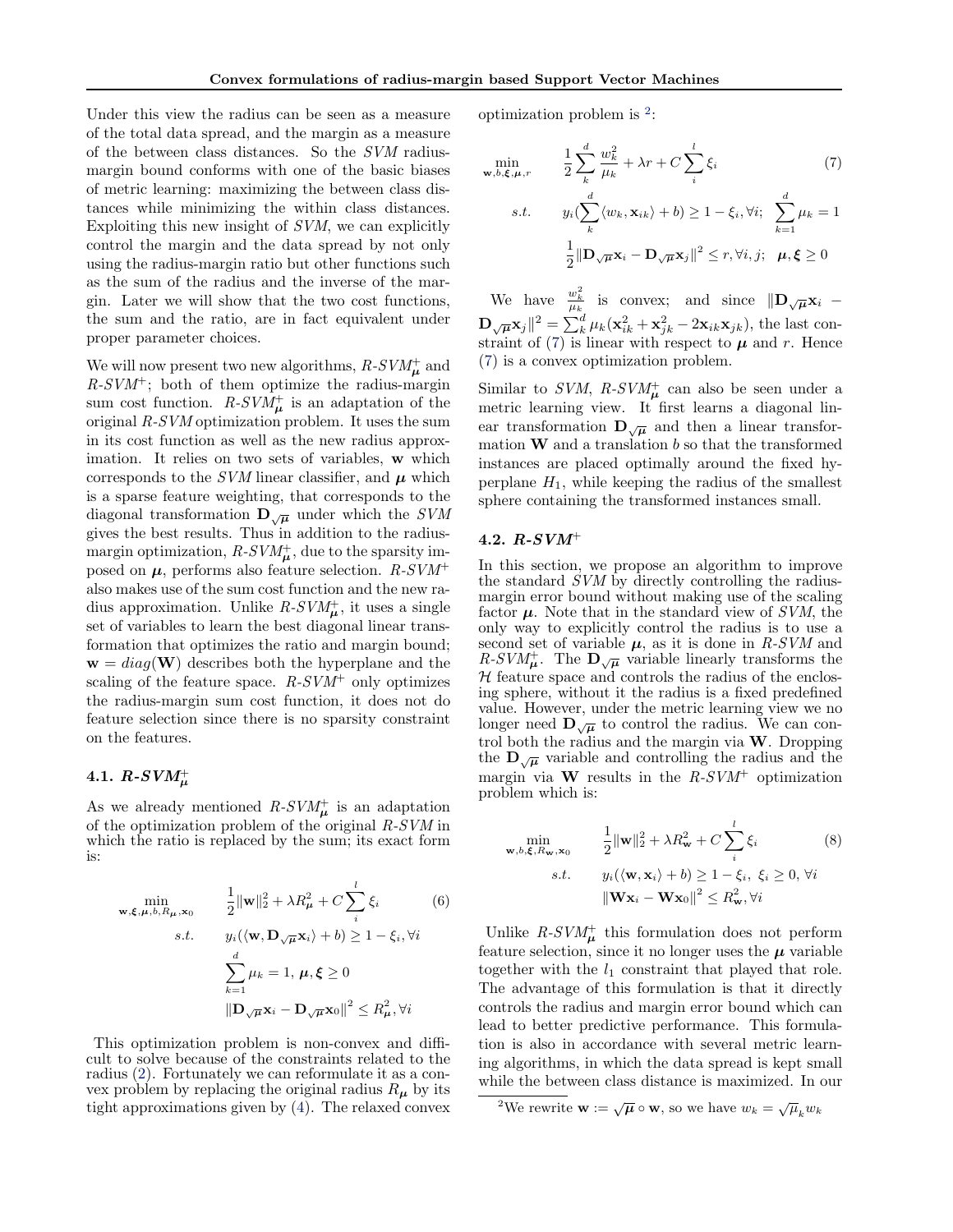<span id="page-5-0"></span>formulation the radius corresponds to the data spread and the margin corresponds to the between class distance.

Nevertheless, this optimization problem is not convex either. We derive a new relaxed formulation of R- $SVM^+$  by replacing in [\(8\)](#page-4-0) the radius  $R_w$  computed by  $(2)$  with the r approximation  $(4)$  and get the following optimization problem:

$$
\min_{\mathbf{w}, \xi, b, r} \qquad \frac{1}{2} \|\mathbf{w}\|_2^2 + \lambda r + C \sum_{i}^{l} \xi_i
$$
\n
$$
s.t. \qquad y_i(\langle \mathbf{w}, \mathbf{x}_i \rangle + b) \ge 1 - \xi_i, \xi_i \ge 0
$$
\n
$$
\frac{1}{2} \|\mathbf{W} \mathbf{x}_i - \mathbf{W} \mathbf{x}_j\|^2 \le r, \forall ij
$$
\n(9)

We have  $\|\mathbf{W} \mathbf{x}_i - \mathbf{W} \mathbf{x}_j\|^2 = \sum_{k}^d w_k^2 (\mathbf{x}_{ik}^2 + \mathbf{x}_{jk}^2 2\mathbf{x}_{ik}\mathbf{x}_{jk}$  =  $\mathbf{w}^T\mathbf{P}\mathbf{w}$ , where **P** is a diagonal matrix with elements  $(\mathbf{x}_{ik} - \mathbf{x}_{jk})^2$ . Therefore **P** is positive semidefinite and the last constraint of (9) is convex. Hence the optimization problem (9) is a QCQP problem. We can solve the optimization problem (9) in the primal form. However, due to the limitations of the existing QCQP solvers which can deal with only a small number of constraints and variables, we can have computational problems because (9) has  $n \times (n+1)/2$  constraints; we thus propose to solve it in its dual form (Section 4.5).

#### 4.3. Two transformations vs one

From a metric learning perspective, both  $R$ - $SVM_{\mu}^{+}$ and  $R-SVM$ <sup>+</sup> learn diagonal linear transformations and a translation b which maximize the margin w.r.t the fixed hyperplane  $H_1$  and minimize the radius, i.e the data spread.  $R-SVM_{\mu}^+$  learns two linear transformations, W and  $D_{\sqrt{\mu}}$ , diag( $D_{\sqrt{\mu}}$ ) =  $\sqrt{\mu}$  or  $WD_{\sqrt{\mu}}$ ;  $R-SVM^+$  learns only one linear transformation W.  $\mathbf{D}_{\sqrt{\mu}}$  controls the sparsity of the feature selection (since  $\sum \mu_k = 1, \mu_k \ge 0$ . Learning  $\mathbf{WD}_{\sqrt{\mu}}$  will first transform the feature space to a more sparse (lower rank) space, on which a non regularized diagonal W is then learned. In R-SVM<sup>+</sup> the radius is only considered by the  $D_{\sqrt{\mu}}$ transformation but not by the W. In  $R-SVM^+$  the radius is considered in the full transformed space given by W.

#### 4.4. Equivalence of the sum and the ratio forms

We will show that optimizing the radius-margin ratio,  $\|\mathbf{w}\|^2 R^2$ , e.g in problem [\(1\)](#page-2-0), is equivalent to optimizing the radius-margin sum  $\|\mathbf{w}\|^2 + \lambda R^2$ , e.g in problems  $(6,8)$ , under some proper choice of  $\lambda$ . Without loss of generality we consider the following two optimization problems:

min  $\mathbf{w},R$ 

$$
\mathbf{u} = \|\mathbf{w}\|^2 R^2 \quad s.t \quad \mathbf{w}, R \in F \tag{10}
$$

$$
\min_{\mathbf{w}, R} \qquad \|\mathbf{w}\|^2 + \lambda R^2 \quad s.t \quad \mathbf{w}, R \in F \tag{11}
$$

where  $F$  is some feasible set. The following lemma indicates that those are equivalent with some proper choice of parameter  $\lambda$  (see proof in Appendix)<sup>3</sup>.

Lemma 2. For each optimal solution of the ratio form (10), there exists a value of  $\lambda$  for which, the sum form (11) has the same optimal solution.

# 4.5. Solving the convex optimization problems of  $R$ - $SVM_{\mu}^+$  and  $R$ - $SVM^+$

The details of how to solve the  $R-SVM_{\mu}^+$  and R- $SVM^+$  optimization problems can be found in Appendix. Since both are convex, a general interior point method can work well, however, the number of constraints may be problematic on large problems. Therefore, we propose to use an *efficient* two-step approach with gradient descent to solve them. In short, our method can deal with the constraints of the radius efficiently, since we have to compute the pairwise instance distances only once, and at each iteration, we just have to compute the inner product of two vectors to handle all the constraints on the radius.

#### 4.6. Kernelization

Given a kernel function  $K$  corresponding to a feature mapping  $\mathbf{x} \in \mathcal{R}^d \longmapsto \Phi(\mathbf{x}) \in \mathcal{H}$ , we show how  $R$ -SVM<sup>+</sup> and  $R$ -SVM<sup>+</sup><sub>µ</sub> can be applied in the feature space  $H$ . The kernelization of  $R-SVM^+$  and  $R-SVM<sub>\mu</sub><sup>+</sup>$  is based on the idea of a proximity space representation in which learning instances are represented by their similarities or distances with respect to a set of instances [\(Pekalska & Duin,](#page-8-0) [2005\)](#page-8-0). In  $R-SVM^+$  we parametrize the diagonal scaling matrix W using the same trick as in metric learning [\(Torresani & Lee,](#page-8-0) [2006;](#page-8-0) [Goldberger et al.,](#page-8-0) [2005\)](#page-8-0), i.e  $W = W\Phi(X)$  where  $\Phi(X)$  is the matrix the i row of which is  $\Phi(\mathbf{x}_i)$ .  $R-SVM_{\mu}^+$  can be kernelized in the same way as  $R-SVM^+$ , where instead of parametrizing matrix **W**, we parametrize  $D_{\sqrt{\mu}} = D_{\sqrt{\mu}} \Phi(X)$ . In fact this kernelized form corresponds to the application of the  $R-SVM^+$  or  $R-SVM^+_{\mu}$  in the proximity space in which an instance  $x_i$  is represented by the vector  $\mathbf{K}_i = (K(\mathbf{x}_i, \mathbf{x}_1), \dots K(\mathbf{x}_i, \mathbf{x}_n))^T$ , i.e. the *i* column of the kernel matrix, we can thus solve it by simply ap-

<sup>&</sup>lt;sup>3</sup>See complimentary document for detailed proofs related to our new radius approximation, the lemmas, how to solve our optimization problems, another way of kernelizing  $R-SVM^+$ , and other additional arguments.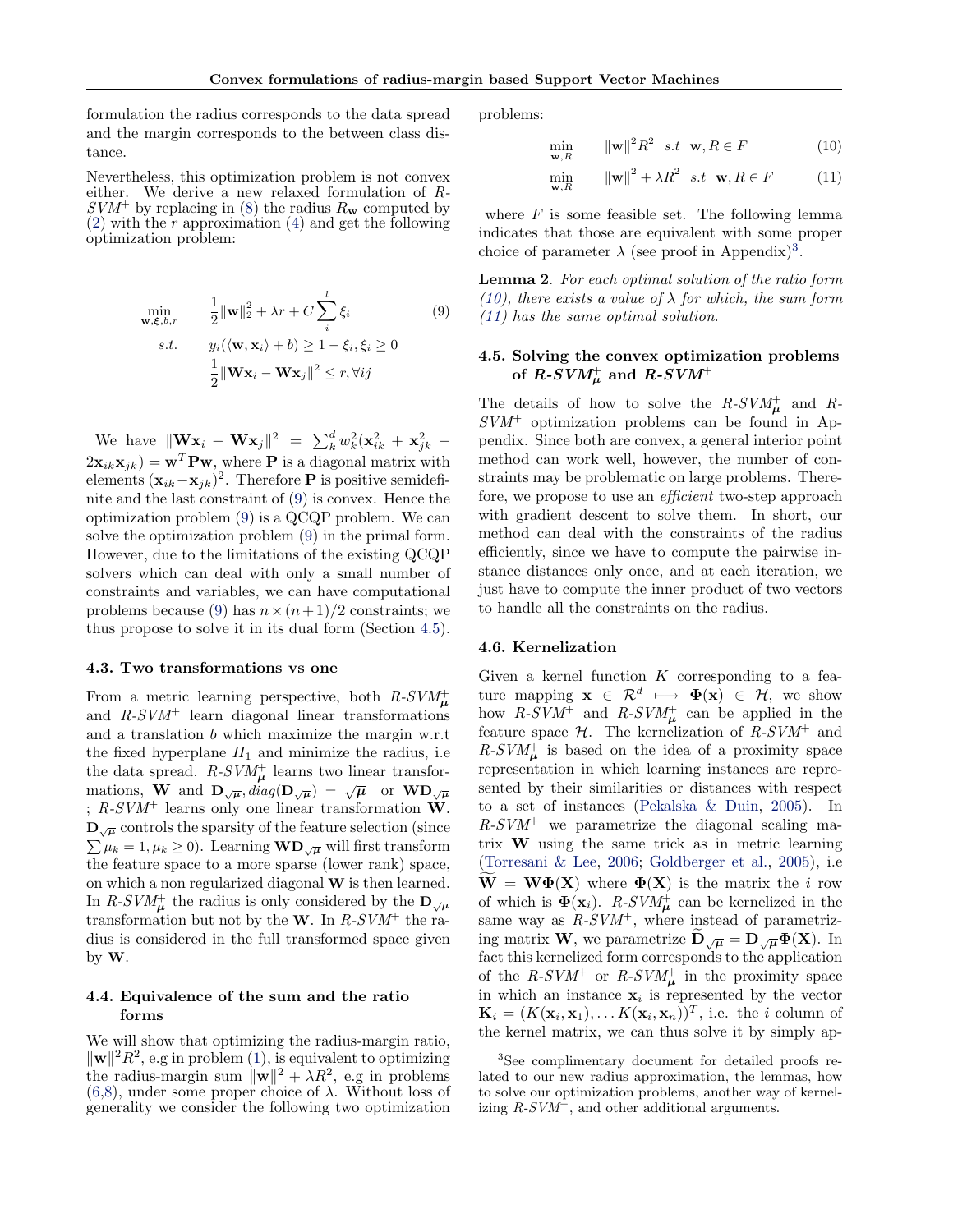| Datasets           | SVM          | 1-norm SVM    | elastic-SVM  | <b>SVMRFE</b> | $R$ - $SVM$   | $R-SVMu+$ (our method)             |
|--------------------|--------------|---------------|--------------|---------------|---------------|------------------------------------|
| Bladder cancer     | 40.00(2)     | 37.50(2.5)    | 37.50(2)     | 30.0(2.5)     | 32.5(2.5)     | $\overline{25.00}$ $(3.5)$ +=+==   |
| $N=40, D=5311$     | 5257.7(98.6) | 2675.4(50.2)  | 2673.4(50.1) | 186.0(3.5)    | 107.9(2.0)    | 281.8(5.3)                         |
| Breast cancer 1    | 17.24(2.5)   | 13.79(2.5)    | 10.35(2.5)   | 13.79(2.5)    | 14.00 $(2.5)$ | $\overline{6.9}0(2.5) = == ==$     |
| $N=58$ , $D=3389$  | 3168.6(93.5) | 361.0(10.7)   | 597.4 (17.6) | 318.1(9.4)    | 103.9(3.1)    | 33.3(1.0)                          |
| Breast cancer 2    | 36.73(2.5)   | 34.70 $(2.5)$ | 40.82(2.5)   | 40.82(2.5)    | 36.73 $(2.5)$ | $\overline{30.61}$ (2.5) ======    |
| $N=49, D=7129$     | 4202.2(58.9) | 743.7 (10.4)  | 1694.3(23.8) | 341.7(4.8)    | 554.9(7.8)    | 34.2(0.5)                          |
| Ovarian            | 4.35(2)      | 4.35(1.5)     | 3.95(2)      | 5.14(1.5)     | 1.98 $(4.5)$  | $\overline{2.37 \, (3.5)} = += +=$ |
| $N=253, D=385$     | 152.0(39.5)  | 53.2(13.8)    | 226.5(58.8)  | 121.3(31.5)   | 83.4 (21.7)   | 63.7(16.5)                         |
| alt                | 25.23(0)     | 15.32(4.5)    | 20.57(2)     | 21.97(1)      | 18.16(3)      | $16.18(4.5)$ +=+++                 |
| $N=4157, D=2112$   | 1003.0(47.5) | 85.8(4.1)     | 130.3(6.2)   | 352.1(16.7)   | 189.3(9.0)    | 88.2 (4.2)                         |
| disease            | 19.7(3)      | 19.59(3)      | 19.67(3)     | 20.21(0)      | 19.62(3)      | $19.62(3) = = = +$                 |
| $N=3237, D=2376$   | 1258.0(52.9) | 2062.2(86.8)  | 664.1 (27.9) | 340.1(14.3)   | 211.0(8.9)    | 486.1(20.5)                        |
| subcell            | 18.94(2.5)   | 19.02(2)      | 19.02(2)     | 18.89(2.5)    | 18.91(2.5)    | $18.77(3.5) = + +$                 |
| $N=5896, D=3258$   | 1136.4(34.9) | 1862.2(57.2)  | 985.2(30.2)  | 401.7(12.3)   | 18.0(0.6)     | 652.1(20.0)                        |
| <b>Total score</b> | 14.5         | 18.5          | 16           | 12.5          | 20.5          | 23                                 |

<span id="page-6-0"></span>Table 1. First line per dataset: Classification error(%) and McNemar score in parentheses. Second line: average number of selected features and percentage of selected features in parentheses.  $N$  is the number of instances and  $D$  the dimensionality of each dataset.  $(+)$  means our methods significantly better than the previous methods,  $(=)$  means they are equal.

plying  $R$ -SVM<sup>+</sup> or  $R$ -SVM<sup>+</sup> in this proximity space.

# 5. Experiments

We performed two sets of experiments. In the first we focused on the feature selection task of our new feature selection algorithm  $R-SVM_{\mu}^{+}$ ; and in the second on the classification task of our new rank-one metric learning algorithm  $R-SVM<sup>+</sup>$  as well as the kernelized versions of  $R$ -SVM<sup>+</sup>,  $R$ -SVM<sup>+</sup><sub> $\mu$ </sub> and  $R$ -SVM.

Feature selection: We did the feature selection experiments on high dimensional biological datasets and text datasets [\(Kalousis et al.,](#page-8-0) [2007\)](#page-8-0). Attributes are standardized to zero mean and unit variance. We compare our method,  $R$ - $SVM_{\mu}^{+}$ , with 1-norm SVM [\(Zhu](#page-8-0) [et al.,](#page-8-0) [2003\)](#page-8-0), elastic-net SVM [\(Wang et al.,](#page-8-0) [2006;](#page-8-0) [Zou](#page-8-0) [& Hastie,](#page-8-0) [2005;](#page-8-0) [Ye et al.,](#page-8-0) [2011\)](#page-8-0) (both 1-norm SVM and *elastic-net SVM* use the  $L_1$  norm constraint on w) and SVMRFE [\(Guyon et al.,](#page-8-0) [2002\)](#page-8-0), one of the most popular feature selection methods. We also compare with  $R-SVM$  [\(Do et al.,](#page-8-0) [2009b\)](#page-8-0), the recent radiusmargin SVM based feature selection algorithm. In addition to comparing with the popular feature selection algorithms, we also use a linear SVM to have an indication of the baseline performance with no feature selection. For SVMRFE we chose  $k$ , the number of selected features, from  $[1\%, 2\%, ..., 100\%]$  of the total number of features by inner cross validation, which clearly incurs a high additional computational cost. For biological datasets, since the number of samples is small, we estimate the error using 10-fold Cross Validation. For text datasets we randomly split the data 30 times, with 300 instances for training and the rest for testing. To estimate the statistical significance of the error results we used McNemar's test for 10-fold CV and used t-test for the random-split estimation, both with a significance level of 0.05. To compare all algorithms over several datasets, we used the following scoring schema: if algorithm A is significantly better than algorithm B, then A gets one point and B zero, if there is no significant difference both get 0.5 points. For a given dataset, the score of each algorithm is the sum of its score in all pairwise comparisons. We select the  $C$  and  $\lambda$  hyperparameters of the algorithms by inner 10-fold CV from the set {0.1, 1, 10, 100, 1000}.

In Table 1 we give the error of the six algorithms, as well as the results of the McNemar's and t-test based scoring.  $R$ -SV $M_{\mu}^{+}$  is significantly better in two of the seven datasets compared to 1-norm SVM and never significantly worse; it is three times significantly better than elastic-net SVM and never significantly worse, and finally it is also three time significantly better than SVMRFE and never worse. In terms of the total ranking score over all the datasets  $R$ - $SVM_{\mu}^{+}$  is ranked on the top with 23 points, followed by  $R-SVM$ , 20.5, 1norm SVM, 18.5, elastic-net SVM, 16, and SVM-RFE, 12.5. What is more impressive is that this systematically better or equivalent classification performance is achieved with a significantly less number of selected features. The number of selected features of  $R$ - $SVM_{\mu}^{+}$ is often more than an order of magnitude less than the number of features selected by the other feature selection algorithms, especially compared to 1-norm SVM and elastic-net SVM. Note that for some cases, 1-norm SVM and elastic-net SVM fail to select features, their optimal value is achieved when all features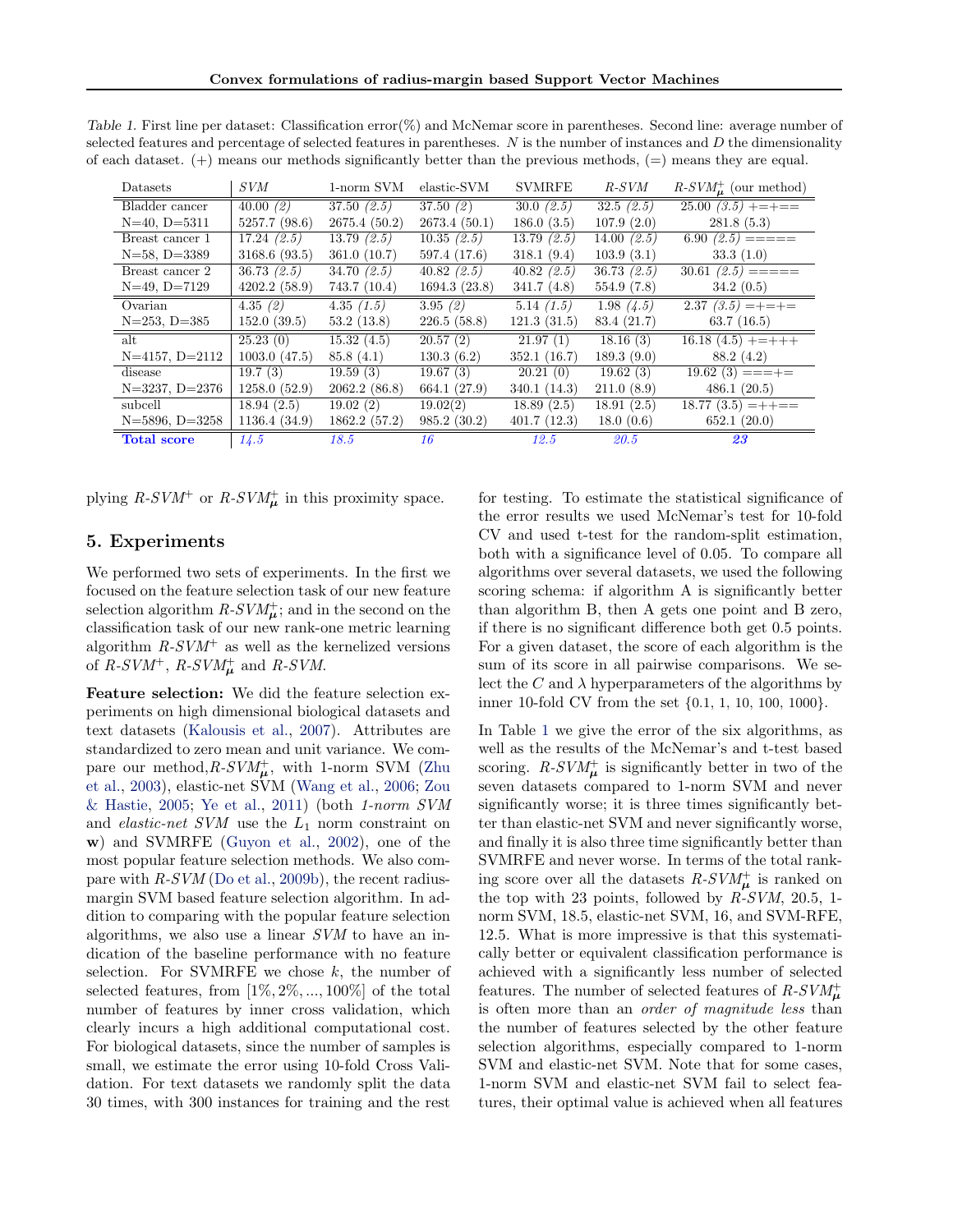| Κ              | Data        | <i>SVM</i>                | RMM                     | $R-SVM_{\mu}^+$        | $R-SVM^+$ (ours)             |
|----------------|-------------|---------------------------|-------------------------|------------------------|------------------------------|
| $\overline{L}$ |             | $29.75 \pm 4.24(1)$       | $29.74 \pm 4.41(1)$     | $28.99 \pm 4.47$ (1.5) | $28.4 \pm 4.44$ (2.5) ++=    |
| P <sub>2</sub> | break C     | $26.51 \pm 4.52$ (1.5)    | $26.61 \pm 4.45$ (1.5)  | $27.27 \pm 4.45$ (1.5) | $27 \pm 4.33$ $(1.5) ==$     |
| P3             | $N = 263$   | $27.86 \pm 4.07(1)$       | $27.12 \pm 4.11$ (1.5)  | $26.61 \pm 4.56$ (2)   | $27.05 \pm 4.85$ (1.5) ===   |
| G              | $D=9$       | $29.49 \pm 4.19$ (1.5)    | $29.44 \pm 4.3$ (1.5)   | $29.83 \pm 4.11 (1.5)$ | $29.03 \pm 4.22$ (1.5) ===   |
| L              |             | $16.07 \pm 3.05$ (1.5)    | $16.36 \pm 3.1 \ (1.5)$ | $16.44 \pm 3.13(1.5)$  | $16.13 \pm 3.33(1.5) ==$     |
| P <sub>2</sub> | heart       | $19.63 \pm 3.48$ (1.5)    | $20.04 \pm 4.03$ (1)    | $20.39 \pm 4.03(1)$    | 18.94 $\pm$ 3.74 (2.5) = + + |
| P3             | $N = 270$   | $17.93 \pm 3.63$ (1.5)    | $17.91 \pm 3.66$ (1.5)  | $18.18 \pm 4.61(1)$    | $17.10 \pm 3.63$ (2) ==+     |
| G              | $D=13$      | $30.01 \pm 5.37(1)$       | $29.95 \pm 5.24(1)$     | $30.85 \pm 7.29(1)$    | $26.87 \pm 4.73(3) + + +$    |
| $\overline{L}$ |             | $8.6 \pm 2.53$ (2)        | $8.79 \pm 2.53$ (2)     | $9.95 \pm 2.6$ (0)     | $8.19 \pm 2.47$ (2) ==+      |
| P <sub>2</sub> | thyroid     | $4.69 \pm 2.11(1.5)$      | $4.64 \pm 2.1$ (1.5)    | $4.49 \pm 2.16$ (1.5)  | $4.29 \pm 2.12$ (1.5) ===    |
| P3             | $N = 215$   | $5.6 \pm 2.45$ (0.5)      | $6.04 \pm 2.7$ (0.5)    | 4.32 $\pm$ 2.04 (2.5)  | 4.4 $\pm$ 1.92 (2.5) ++=     |
| G              | $D=140$     | $5.03 \pm 2.08$ (1)       | $5.45 \pm 2.34(1)$      | $5.09 \pm 2.24(1)$     | $4.28 \pm 2.13$ (3)          |
| $\overline{L}$ |             | $22.71 \pm 1.51 \; (1.5)$ | $22.76 \pm 2.56(1.5)$   | $22.7 \pm 1.51$ (1.5)  | $22.91 \pm 2.02$ (1.5) ===   |
| P <sub>2</sub> | titanic     | $23.21 \pm 1.29$ (1.5)    | $23.06 \pm 1.58$ (1.5)  | $23.04 \pm 1.22$ (1.5) | $22.93 \pm 1.22$ (1.5) ===   |
| P3             | $N = 2201$  | $22.77 \pm 0.92$ (1)      | $22.66 \pm 0.82$ (1.5)  | $22.74 \pm 1.23$ (1.5) | $22.42 \pm 1.24$ (2) $+=$    |
| G              | $D=3$       | $22.76 \pm 1.37(1)$       | $22.62 \pm 0.92$ (1)    | $22.84 \pm 0.91(1)$    | $22.32 \pm 0.79$ (3) +++     |
|                | Total score | 20.5                      | 21                      | 21.5                   | 33 <sub>3</sub>              |

<span id="page-7-0"></span>Table 2. Average classification error (%) and standard deviation of SVM, RMM, R-SVM<sup>+</sup> and R-SVM<sup>+</sup> in the kernel spaces. Numbers in parentheses are t-test scores.  $(+)$  means our method  $R-SVM^+$  significantly better than the previous three methods (SVM, RMM or  $R\text{-}SVM_{\mu}^{+}$ ), (=) means they are equal.

have equally a zero coefficient, and only the bias plays a role in the separating hyperplane.

Classification: Here we examine the predictive performance of SVM when we incorporate the SVM objective function with some measure of the data spread, namely the radius. We evaluate the performance of our two SVM variants,  $R$ -SVM<sup>+</sup> and  $R$ -SVM<sup>+</sup><sub>µ</sub>, and compare them to standard SVM and RMM [\(Shivaswamy](#page-8-0) [& Jebara,](#page-8-0) [2010\)](#page-8-0). The latter is an SVM variant that, in addition to the margin, controls also a measure of the data spread. We do the comparison on the same benchmark datasets used in [\(Shivaswamy & Jebara,](#page-8-0) [2010\)](#page-8-0) and [\(Ratsch et al.,](#page-8-0) [2001\)](#page-8-0).

We used the same 100 random splits as in these two papers, and tested the statistical significance by t-test at 5% significance level. The scoring schema is the same as in the feature selection experiments. We experimented with three types of kernel: linear (L), polynomial with degree two (P2), polynomial with degree three (P3) and the gaussian with  $\sigma = 1$  (G). We normalized the kernels to have a trace of one. The B parameter of RMM is chosen by inner cross validation from {0.1, 1, 10, 100, 1000}. We report the error results and the t-test's scores in Table 2.  $R-SVM<sup>+</sup>$  is the best with 33 points compared to 21.5 of  $R$ - $SVM_{\mu}^{+}$ , 21 of RMM and 20.5 of SVM. The better predictive performance of  $R-SVM^+$  over SVM can be explained by the fact that we directly optimize both the radius and the margin in the SVM error bound in a linearly transformed space. Therefore from a metric learning view  $R-SVM^+$  is more flexible than  $SVM$ , i.e it controls both the within- and between-class distances while *SVM* controls only the between class distances (the margin).

### 6. Conclusion

We introduced two new convex formulations of the radius-margin based  $SVM$ ,  $R-SVM<sup>+</sup><sub>\mu</sub>$  and  $R-SVM<sup>+</sup>$ . Both are based on a new tight radius approximation, the approximation error of which we estimate quantitatively.  $R$ -SVM<sup>+</sup> uses an explicit feature weighting factor which together with a sparsity constraint results to an inherent mechanism for feature selection It has a better or equivalent a classification performance compared to the state-of-the-art feature selection algorithms, namely 1-norm SVM, elastic-net SVM, SVM-RFE. Even more it achieves this performance with a surprisingly high sparsity level. It selects considerably less features, often an order of magnitude less, than the other feature selection algorithms.  $R-SVM^+$  can be considered as a new rank-one metric learning algorithm, which directly optimizes the radius-margin SVM error bound. Unlike SVM which optimize only the margin, i.e the between-class distance,  $R-SVM^+$ optimizes also some within-class distance, which results in a better classifier. Experiments on a number of benchmark datasets shows that  $R-SVM^+$  achieves a significantly better classification performance than that of SVM and RMM. The latter, RMM, is an SVM variant which also uses a data spread measure. Finally, we also derived kernelized versions for both  $R-SVM^+$ and  $R-SVM_{\mu}^{+}$ , something that has not been done before for the existing radius-margin based SVM variants.